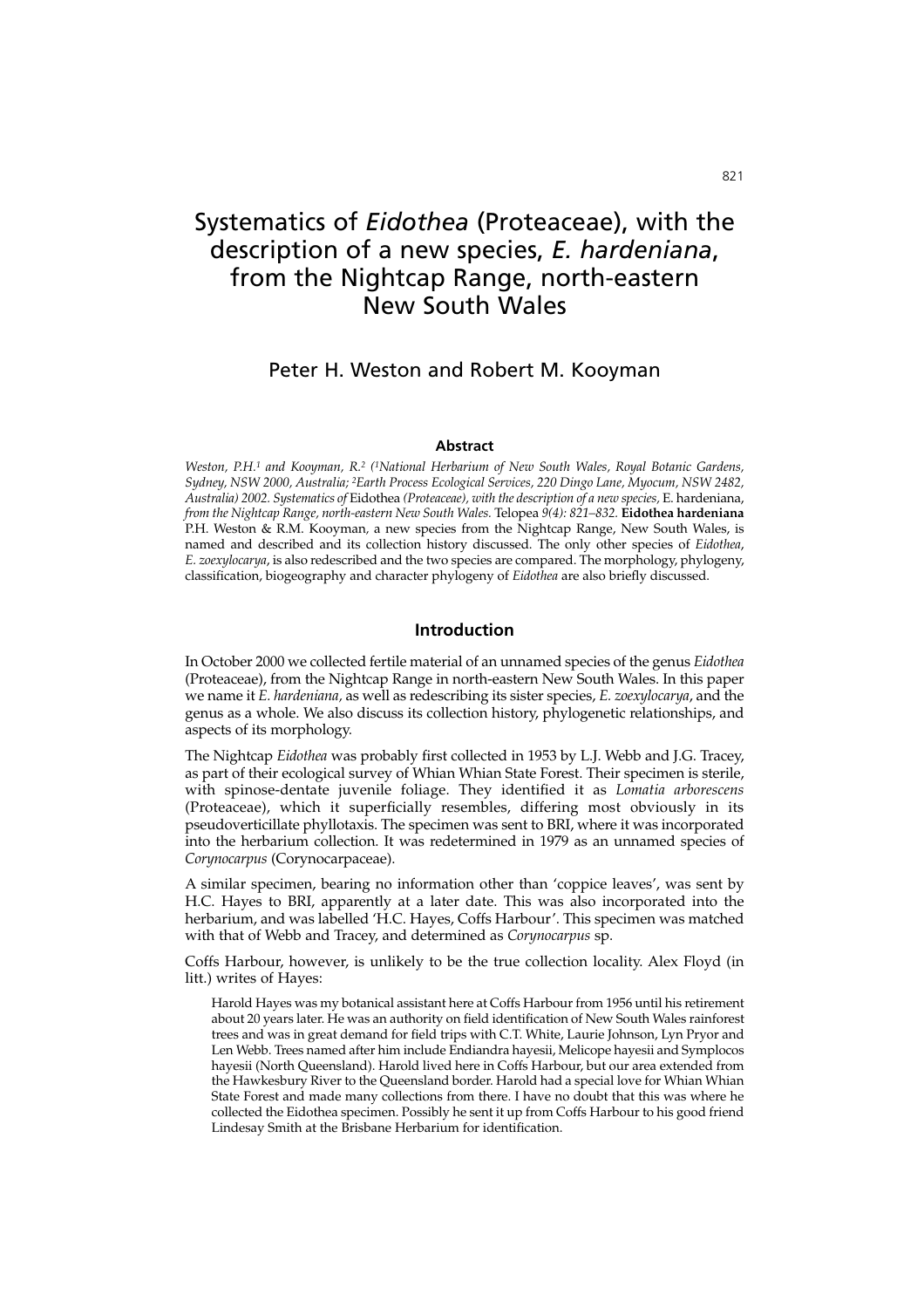The Nightcap *Eidothea* then went uncollected until 1988, when one of us (RMK) found similar juvenile material in Nightcap National Park. In August 2000, RMK discovered mature trees and collected basal subsidiary shoots, wood, and gnawed fruits, which he sent to NSW for identification. The wood displayed the wide rays characteristic of most members of the Proteaceae and the fruit structure was so similar to that of the recently described *Eidothea zoexylocarya* (Douglas & Hyland 1995a, b) that both of us concluded that it must be a species of *Eidothea*. Adult, flowering material that we collected in October 2000 further confirmed the generic identity of this species and allowed detailed comparison with *Eidothea zoexylocarya*. This led us to conclude that although the Nightcap *Eidothea* closely resembles *E. zoexylocarya*, it is morphologically distinct from it.

# **Morphology**

Douglas and Hyland (1995b) deal succinctly with the morphology of *Eidothea* but a few supplementary comments are necessary.

Firstly, the fruit is not a 'nut', contrary to Douglas and Hyland's description. Recently published botanical English glossaries (e.g. McCusker, 1981: 183, Harden 2002: 650) define a nut as a dry, indehiscent fruit formed from two or more carpels but containing only one seed. Since the flower of *Eidothea* possesses only one carpel (as do all Proteaceae) the fruit cannot be a nut, according to this definition. Older English and German botanical literature (e.g. Bentham 1863, Troll 1957) defines 'nut' more broadly to include dry fruits developed from a single carpel. However, In both species of *Eidothea* the pericarp is differentiated into three layers: a thin epidermis, a softly fleshy but not very succulent mesocarp, and a hard, bony inner layer. The term 'drupe' has usually been used for such fruits, although it has also been applied inconsistently (see Clifford & Dettmann 2001 for a recent review of usage of the term 'drupe'). For example, some definitions restrict its use to fruits in which the inner bony layer, the endocarp, develops exclusively from the inner epidermis of the carpel, while other definitions are based on the anatomy of the mature fruit, regardless of organogeny (Clifford and Dettmann 2001). Since fruit organogeny is known for a only a minority of taxa, the latter class of definitions is much more widely applicable than the former. Clifford and Dettmann (2001) conclude their discussion by proposing a definition of the term 'drupe', based solely on gross anatomy. Under this definition, the fruit of *Eidothea* is a drupe and this is the terminology that we have adopted.

In both species the inflorescence axis is a flattened receptacle on which sessile flowers are crowded. Mature inflorescences consist of one or two central flowers, one of which is sometimes bisexual (the others being male), surrounded by a false whorl of male flowers. Many of the inflorescences of both species that we have examined are wholly male, having no bisexual flower. Douglas and Hyland (1995b: 127) describe the inflorescence of *E. zoexylocarya* as 'a capitulate raceme' and 'forming condensed racemes, usually one flower perfect, the others male'. Although detailed developmental study of inflorescences of *E. zoexylocarya* (Andrew Douglas pers. comm.) corroborates this interpretation, some additional qualifying comments based on our dissections of mature inflorescences are necessary. Firstly, Douglas and Hyland (1995b: 127) state that the flowers are 'solitary in each bract axil'. However, we could find no bracts subtending the central flower(s) in either species and they are presumably so reduced in the mature inflorescence as to be functionally absent. They are very much smaller than the prominent bracts that subtend the outer false whorl of flowers. Similarly, we could find no terminal bud at or near the centre of the inflorescence in either species, although Andrew Douglas (pers. comm.) has observed the presence of 'a residuum of the inflorescence apex' in developing inflorescences of *E. zoexylocarya*. Given their close similarity, the structure and development of the inflorescence of *E. hardeniana* is most likely to correspond to that of *E. zoexylocarya*.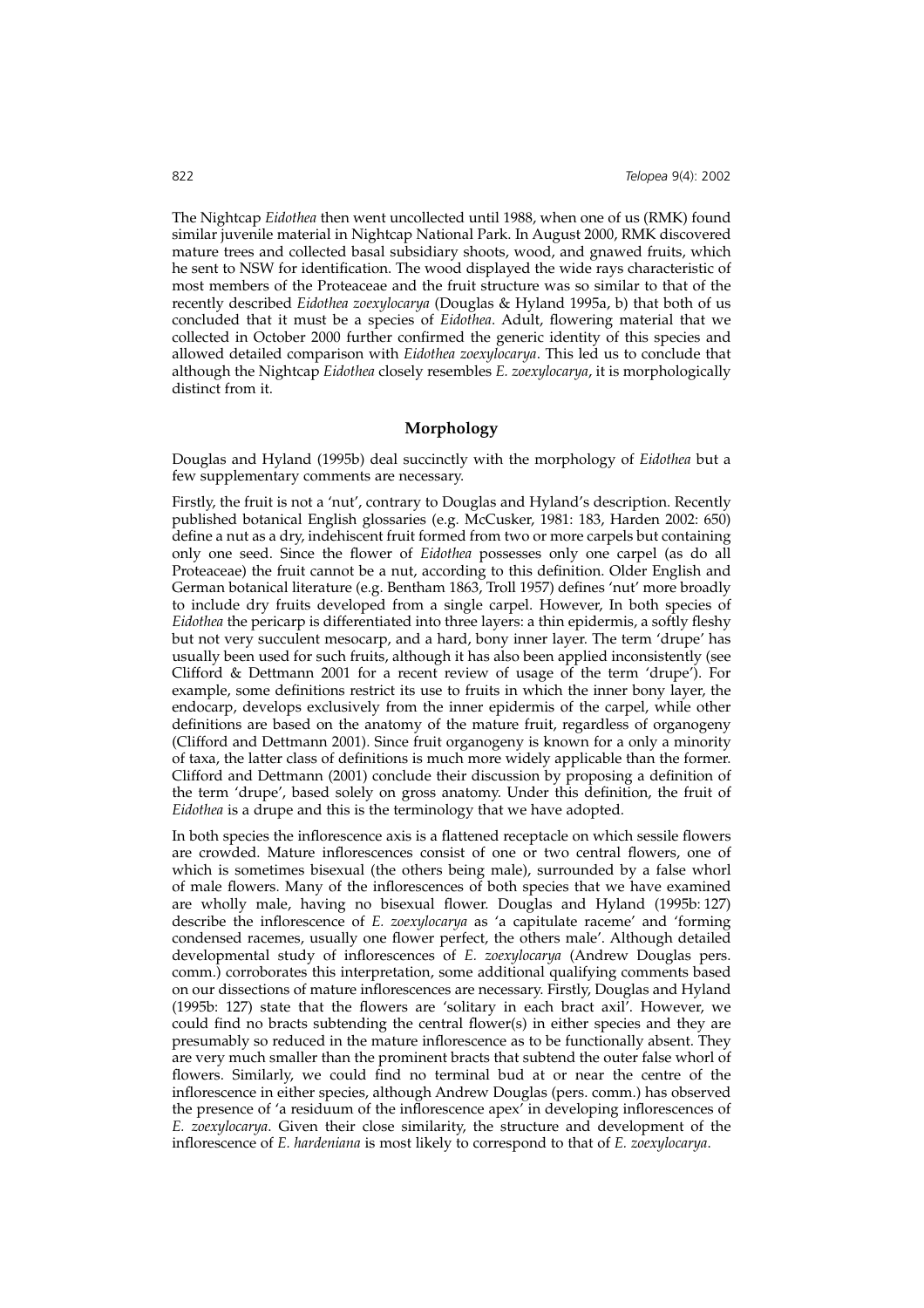In other respects, the inflorescence of *E. hardeniana* appears to differ significantly from that of *E. zoexylocarya*, although attached to this assertion is the caveat that we have been able to make a detailed examination of floral material from only one tree of *E. hardeniana*. The majority of bisexual flowers of *E. hardeniana* that we have examined have 5 tepals. Some of these flowers are truly 5-merous, having five stamens; others, however, have only four stamens, one of which is inserted between two of the tepals. All of the flowers of *E. zoexylocarya* that we have examined have been 4-merous.

## **Phylogeny, Classification, Biogeography and Character Phylogeny**

Douglas and Hyland (1995a, b) erected a new monogeneric subfamily for *Eidothea* on the grounds that 'The combination of plesiomorphic and apomorphic features suggests that *Eidothea* represents a new subfamily, one possibly leading to the line of Proteoideae' (Douglas & Hyland 1995b: 128). However, a subsequent molecular systematic analysis (Hoot & Douglas 1998), based on chloroplast DNA sequence data, showed that *Eidothea* is nested within the subfamily Proteoideae. Moreover, it is more closely related to all but two genera of Proteoideae, than any of them are to *Agastachys* and *Symphionema*. This clade received 85% bootstrap support in Hoot and Douglas's analysis of their 'combined' data set. The Eidotheoideae thus renders the Proteoideae paraphyletic as presently circumscribed. The simplest taxonomic change that would solve this problem would be inclusion of *Eidothea* in the subfamily Proteoideae.

The strict consensus from Hoot and Douglas's 'combined' data set places *Eidothea* as part of a trichotomy at the node above the base of the Proteoideae. One of the other two clades that branch from this node includes two subclades that span the Indian Ocean. If the Proteaceae really is a Gondwanic taxon (see e.g. Weston & Crisp 1996), then these subclades date back to the rifting of Africa from the rest of Gondwana, about 100 million years ago (Pitman et al*.* 1993). The age of the more basal *Eidothea* lineage would then be older than this.

Hoot and Douglas's (1998) results allow us to reassess the homology and polarity of characters in *Eidothea* within a corroborated phylogenetic framework. Character states such as pseudoverticillate phyllotaxis and, longitudinal ribs on the inner surface of the endocarp are unique in the Proteoideae and are thus clearly interpretable as generic synapomorphies (sensu Hennig 1966). Andromonoecy (*sensu* Walker & Whelan 1991) is rare in the Proteoideae, being otherwise known only in *Stirlingia* (Connell & Ladd 1994, McCarthy 1995), but this is most parsimoniously interpreted as having arisen independently of andromonoecy in *Eidothea*. This condition can therefore be tentatively added to the list of generic synapomorphies.

Differences between the two species of *Eidothea* are mostly much more difficult to resolve as autapomorphies, given the size and morphological diversity of the relevant outgroups. A tendency in *E. hardeniana* to produce 5-merous bisexual flowers might, on further sampling, prove to be the only unequivocal autapomorphy.

#### *Eidothea* **A.W. Douglas & B. Hyland**

Douglas and Hyland (1995a: 472); Douglas and Hyland (1995b: 127).

Type species: *Eidothea zoexylocarya* A.W. Douglas & B. Hyland

Andromonoecious trees. Bark grey, compact. Trichomes simple. Shoots composed of a succession of repeated growth units, each consisting of a basal false internode and a terminal false whorl of leaves; false internodes bearing numerous spirally inserted scale leaves which are crowded, imbricate, persistent and broad-ovate to orbicular at the base, becoming uncrowded, mostly caducous and narrow-triangular more distally; false whorls bearing (2–)3–17 crowded, spirally inserted leaves. Leaves simple, the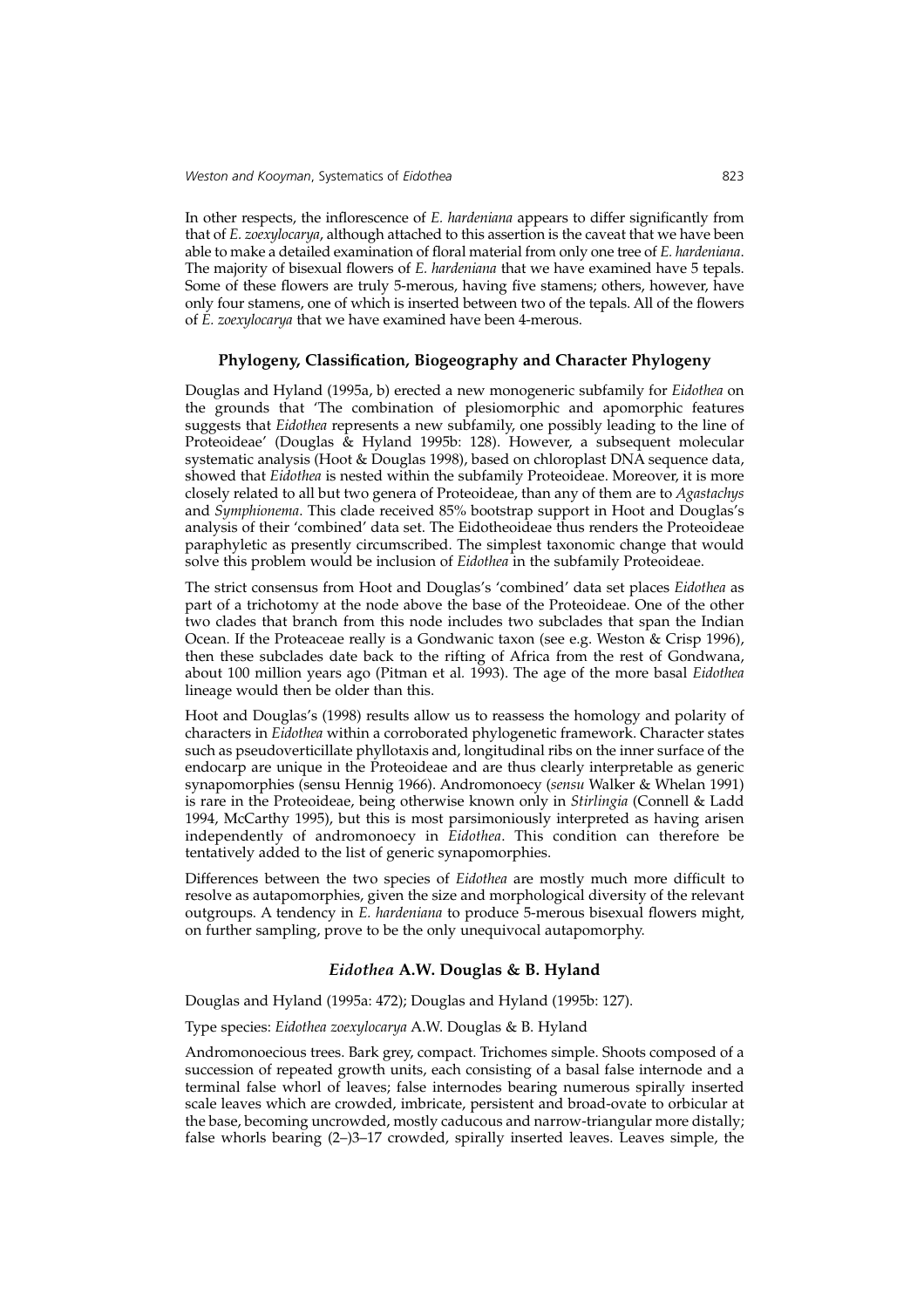undersurface paler than the upper surface; juvenile leaves with dentate or entire margins; adult leaves entire. Inflorescence a lateral, axillary or ramiflorous, shortly pedunculate capitulate raceme, with one or two central, vestigially bracteate flowers, one of which may be bisexual, surrounded by a false whorl of prominently bracteate male flowers, with narrow tufts of erect trichomes arising from the axis between the flowers. Flowers with tepals becoming circinate at anthesis; male flowers usually slightly asymmetrical due to slight compression and incurving at the base, but otherwise actinomorphic, 4-merous, with or without a central, sterile gynoecium; bisexual flowers actinomorphic, slightly larger in size than male flowers, 4-merous or sometimes 5-merous (only in *E. hardeniana*). Tepals free except for a short, basal tube, valvate, approximately oblong in shape but slightly constricted at the tip of the basal tube and narrowing abruptly to a truncate base and an acute tip, glabrous externally, with long trichomes at base but otherwise glabrous internally, creamy white when fresh. Stamens free or the filaments slightly adnate to the base of the tepals, creamy white, longer than the tepals in bud; filaments filiform, tapered from base to tip, with a sinuous, double fold between the midpoint and the tip in bud, glabrous or with scattered antrorse marginal hairs in the basal half, weak, not supporting the anthers; anthers narrow-oblong, slightly tapered towards tip, latrorsely dehiscent via longitudinal slits, without terminal appendages, of varying orientation; pollen grains triporate. Hypogynous glands absent. Ovary shortly stipitate (merely narrowed towards the base), with ascending hairs; style terete, the tip not modified as a pollen presenter; stigma bilobed; ovule 1, orthotropous, pendulous, longitudinally ribbed. Fruit a drupe, globose to ellipsoidal to pyriform, with a circular depression surrounding the point of attachment, slightly asymmetrical, the style remnant slightly subterminal, with several longitudinal ribs on the inside of the endocarp, corresponding to longitudinal furrows in the seed surface.

## **Key to the living species**

- 1 Adult leaves obtuse to acuminate, lacking a spinose mucro; venation more prominent on the abaxial leaf surface than the adaxial; adaxial venation (when dried) with primary vein usually prominently raised, secondary veins obscure to prominently raised, tertiary veins sometimes obscurely evident, quarternary veins obscure; primary and rarely proximal parts of secondary veins cream- to brown-coloured. Floral bracts surrounding inflorescence slightly recurved or incurved. Widest part of perianth tube unthickened. Sterile gynoecium of male flowers absent, or present but with a spathulate, obscurely bilobed tip. Style abruptly tapered at tip, not capitate ....................................................................................................**1. Eidothea zoexylocarya**
- 1\* Adult leaves acuminate, with a prominent, needle-like, apical spine 1–4.5 mm long; venation more prominent on the adaxial leaf surface than the abaxial; adaxial venation (when dried) with primary to quarternary veins prominently raised, primary, secondary and proximal parts of tertiary veins cream-coloured. Floral bracts surrounding inflorescence strongly recurved to revolute. Widest part of perianth tube distinctly thickened. Sterile gynoecium of male flowers with a prominently bifid tip. Style tip prominently capitate ..................................................**2. Eidothea hardeniana**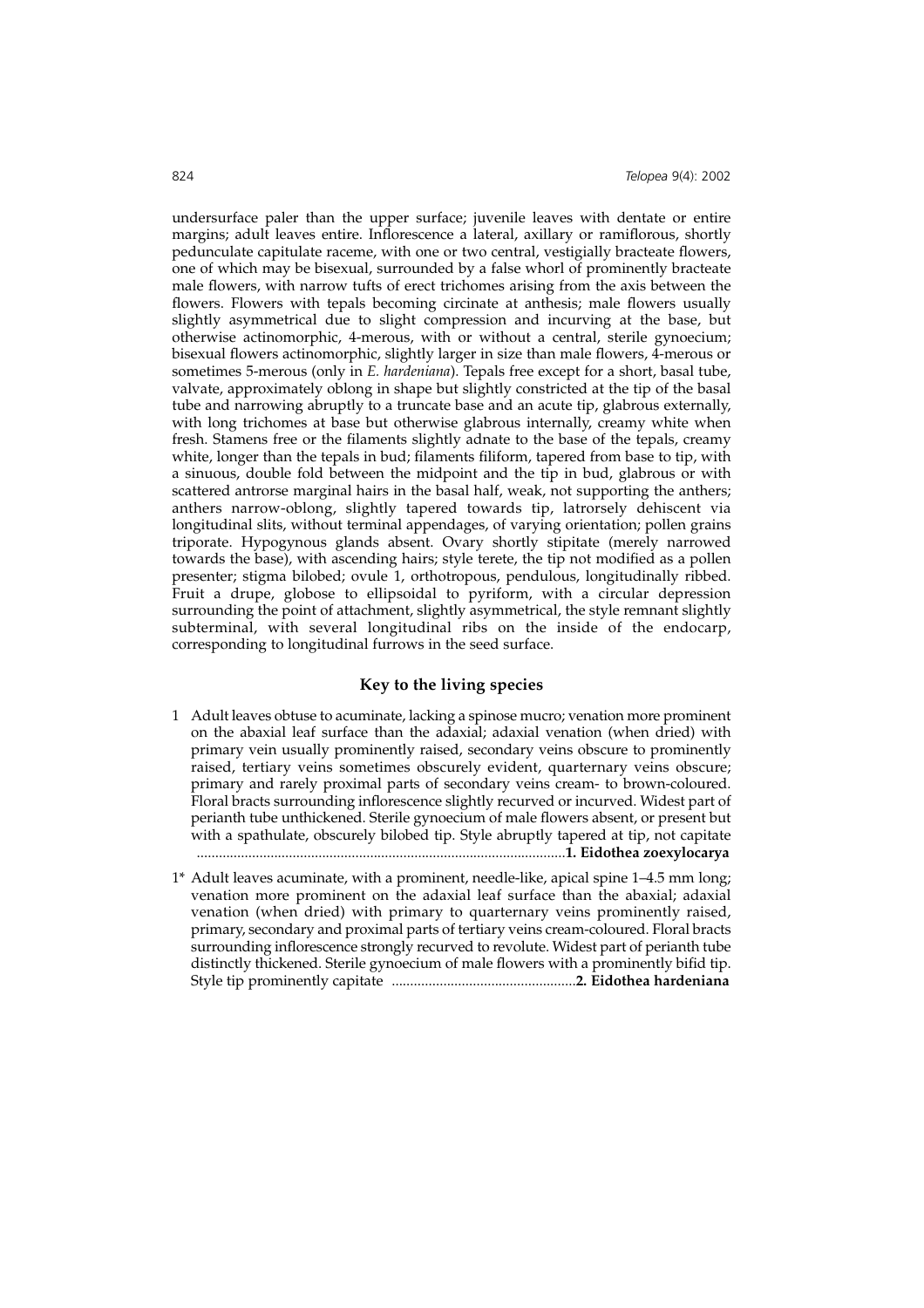#### **1. Eidothea zoexylocarya** *A.W. Douglas & B. Hyland*

Douglas and Hyland (1995a: 473); Douglas and Hyland (1995b: 128).

Type: Queensland: Cook: Timber Reserve 1230, Boonjee Logging Area, Mt Bartle Frere, Qld, 9 Jan 1980, *B. Gray 1611* (holo QRS (not seen); iso MEL!, BRI, CANB, DNA, HO, K, L, LSU, MO, NSW, PERTH, PRE, QRS).

Trees 20–40 m high, with one main trunk 40 to 80 cm diameter at breast height, lacking subsidiary basal shoots. Bark ash-grey, flaky with pale, irregular or round lenticels. False internodes 5.0–9.5 cm long in juvenile shoots, (0.8–)1.5–10.2 cm long in adult shoots. Scale leaves of false internodes basally persistent, c. 0.75–1.7 mm long, 1.0–1.5 mm wide, distally mostly caducous, to 3.5 mm long, 0.9 mm wide. Juvenile leaves (plants to 1.5 m high) in false whorls of 3–5, elliptical to narrow-elliptical, entire or innocuous-dentate to spinose-dentate, 6.0–12.0 cm long, 2.5–4.7 cm wide; petiole 8–13 mm long; margins entire or with up to 7 teeth, with spines to 2.5 mm long, flat to recurved; tip acuminate or spinose-acuminate with apical spine to 2.5 mm long. Adult leaves in false whorls of 4–7, mostly obovate to oblanceolate or occasionally spathulate or elliptical, (1.3–)6.8–16.0 cm long, (0.4–)1.8–6.4 cm wide; petiole (2–)8–15 mm long; margins entire, usually recurved to revolute, especially towards the base; apical spine absent. Leaf venation brochidodromous or occasionally with three primary veins in adult leaves, more prominent on the abaxial leaf surface than the adaxial when dried; primary vein prominently raised on both surfaces but more prominent on the abaxial surface, cream to brown on abaxial surface, contrasting with the colour of the rest of the abaxial lamina, distally cream to brown on adaxial surface but proximally the same colour as the rest of the adaxial lamina; secondary veins prominently to obscurely evident on the adaxial surface, more prominently raised on the abaxial surface, usually the same colour as the rest of the lamina; tertiary veins usually obscure on adaxial surface, slightly raised, the same colour as the rest of the lamina on abaxial surface; quarternary veins obscure on both surfaces. Inflorescences axillary, 6–10-flowered; peduncle 3.0–6.5 mm long. Floral bracts ovate to oblong-ovate with truncate base and acute to obtuse or rounded tip, slightly recurved or incurved, 1.4–3.5 mm long, 0.6–2.2 mm wide. Male flowers with perianth 8.7–11.0 mm long; basal tubular part of perianth 2.3–3.2 mm long, 0.5–1.0 mm wide at base, dilating to 1.8–1.9 mm wide at widest point 1.0–1.2 mm from base, usually narrowing to 1.7–1.9 mm wide at tip; free tepal tips oblonglanceolate, abruptly tapering to an acute tip, 6.0–7.8 mm long, 1.6–1.8 mm wide; staminal filaments 5.3–5.8 mm long, 0.3 mm wide at base, 0.2 mm wide at the tip; anthers 4.0–4.5 mm long, 0.9–1.0 mm wide; sterile gynoecium absent or present and  $\pm$ linear but swollen towards tip, terete, with a spathulate, obscurely bilobed tip, 4.8 mm long, 0.5 mm wide at base, 0.7 mm wide at tip, with a tuft of antrorse hairs at base. Hermaphrodite flowers with perianth 10.2–11.0 mm long; basal tubular part of perianth 3.0–3.8 mm long, 1.0–1.1 mm wide at base, dilating to 2.1–2.2 mm wide at widest point 1.2–1.3 mm from base, narrowing to 1.7–1.8 mm wide at tip; free tepal tips oblong-lanceolate, abruptly tapering to an acute tip, c. 7.2 mm long, 1.5–1.8 mm wide; staminal filaments tapered towards tip, glabrous or with scattered antrorse marginal hairs in the basal half, 5.2–5.8 mm long, 0.3–0.5 mm wide at base, 0.2 mm wide at the tip; anthers not measured; gynoecium 9.2–9.3 mm long; ovary 2.3–2.5 mm long, 1.1-1.3 mm wide, with 4 dense tufts of ascending hairs in alternitepalous positions; style terete, 6.7–7.0 mm long, 0.8–1.0 mm wide, with an abruptly tapered, bilobed stigma. Fruits globose or ovoid, 3.5–6.0 cm long, 3.0–6.5 cm diameter (Douglas & Hyland 1995b).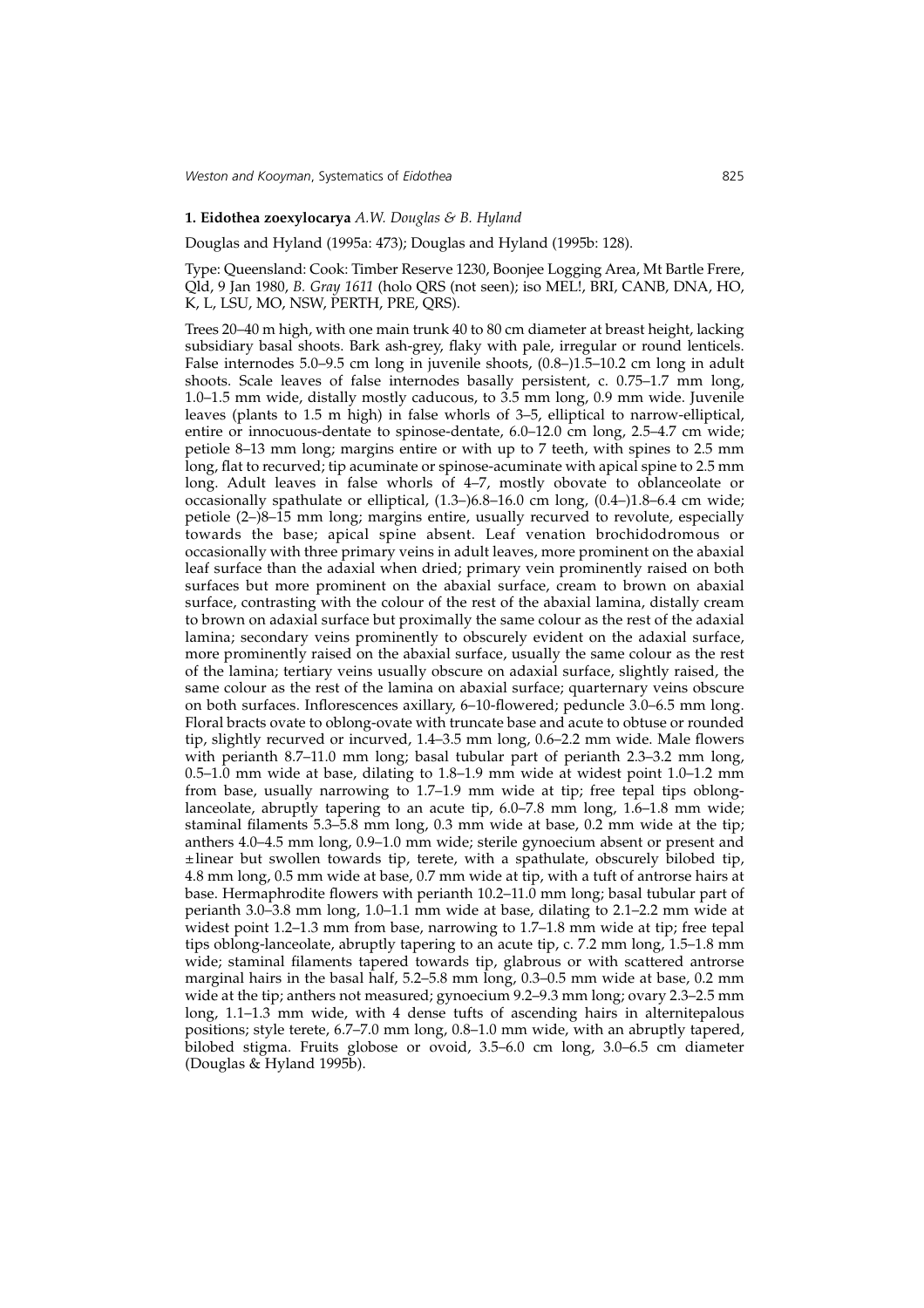**Distribution:** headwaters of the Mulgrave, Russell and Bloomfield Rivers, northeastern Queensland.

**Habitat:** complex mesophyll vine forest to simple notophyll vine forest on metamorphics or granite, at altitudes from 600–1460 metres.

**Phenology:** flowering from January to March; fruits take about one year to develop.

**Conservation status:** 'vulnerable if not endangered' according to Douglas and Hyland (1995b: 128) but B. Hyland (pers. comm.) argues that since populations discovered after 1995 have greatly increased the number of known plants, this species should no longer be considered to be endangered. It is known from several conservation reserves.

**Selected specimens (from 10 examined):** Queensland: Cook: Mt Bartle Frere, NW peak, State Forest Reserve 755, *B. Gray 3952*, 4 Mar 1985 (MEL, NSW); Mt Bartle Frere, S slope, above boulder field, *A.W. Douglas 666 & B. Gray*, 22 May 1996 (MEL); SW slope of Mt Bartle Frere, *B.G. Briggs 7416*, 1 Sep 1983 (BRI, NSW); State Forest Reserve 755, Boonjee Logging Area, Mt Bartle Frere, *B. Hyland 12475*, 24 Jan 1983 (MEL, NSW); Wooroonooran National Park, track to Combo Creek, *P.I. Forster 23986*, *R. Jensen, & R. Booth*, 27 Nov 1998 (BRI, MEL).

## **2. Eidothea hardeniana** *P.H. Weston & Kooyman*, **sp. nov**.

Arbores andromonoeciae. Folia adulta acuminata, spina apicali prominenti aciculari 1–4.5 mm longa; venatio prominentior supra, in sicco venis adaxialibus primariis usque ad quaternariis prominentibus; venae primariae ad secundariae et partes proximales venarum tertiariorum cremicolores. Bracteae florales valde recurvae vel revolutae. Pars latissima perianthii manifeste incrassata. Gynoecium sterile florum marium apice perspicue bifido. Apex styli manifeste capitatus.

Type: New South Wales: North Coast: Nightcap Range, *P.H. Weston 2469*, *R. Johnstone, R. Kooyman & J. Hunter*, 26 Oct 2000 (holo NSW 446591; iso AD, BRI, CANB, HO, K, MEL, MO, NE, NSW 445873, QRS).

Trees 15–40 m high, with one main trunk to 70 cm diameter at breast height, but often with up to 40 smaller subsidiary shoots with stems 0.5–10 cm diameter, branching from the base. Bark on stems >30cm diameter ash grey, with pale irregular horizontally flattened lenticels giving the impression of horizontal crinkling. False internodes 4.5–16 cm long in juvenile shoots, 8–77 cm long in basal subsidiary shoots, 2–13 cm long in adult shoots. Scale leaves of false internodes basally persistent, c. 0.7–1.0 mm long, 0.7–1.0 mm wide, distally mostly caducous, to 2.5 mm long, 1 mm wide. Juvenile leaves (plants 1–1.5 m high) in false whorls of 3–6, narrowly elliptical to oblanceolate or lanceolate, with spinose-dentate margins, 8–15 cm long, 2–5 cm wide; petiole 4–8 mm long; margins flat to slightly recurved, with 9–20 teeth, each bearing a spine 1–4 mm long; apical spine 1–4 mm long. Leaves of basal subsidiary shoots in false whorls of 2–17, elliptical to obovate or narrowly so, with spinose-dentate margins in basal false whorls, becoming entire in more distal false whorls, 9–18 cm long, 2.3–5.4 cm wide; petiole 4–11 mm long; margins flat to slightly recurved, with up to 20 teeth, each bearing a spine 1.5–4 mm long; apical spine 1–6 mm long. Adult leaves in false whorls of 4–7, narrowly elliptical to oblanceolate, with entire, flat to slightly recurved margins, (2.5–)8–13.5 cm long, (0.7–)1.7–4.2 cm wide; petiole (3–)5–10 mm long; apical spine 1–4.5 mm long. Leaf venation brochidodromous, more prominent on the adaxial leaf surface than the abaxial when dried; primary vein prominently raised on both surfaces but more prominent on the abaxial surface, cream; secondary veins prominently raised on both surfaces but more prominent on the adaxial surface, cream; tertiary veins prominently raised, proximally cream, distally green on adaxial surface, slightly raised, green on abaxial surface; quarternary veins slightly raised, green on adaxial surface, slightly raised or obscure, green on abaxial surface. Inflorescences axillary or ramiflorous, 7–11-flowered; peduncle 6–7 mm long. Floral bracts spathulate to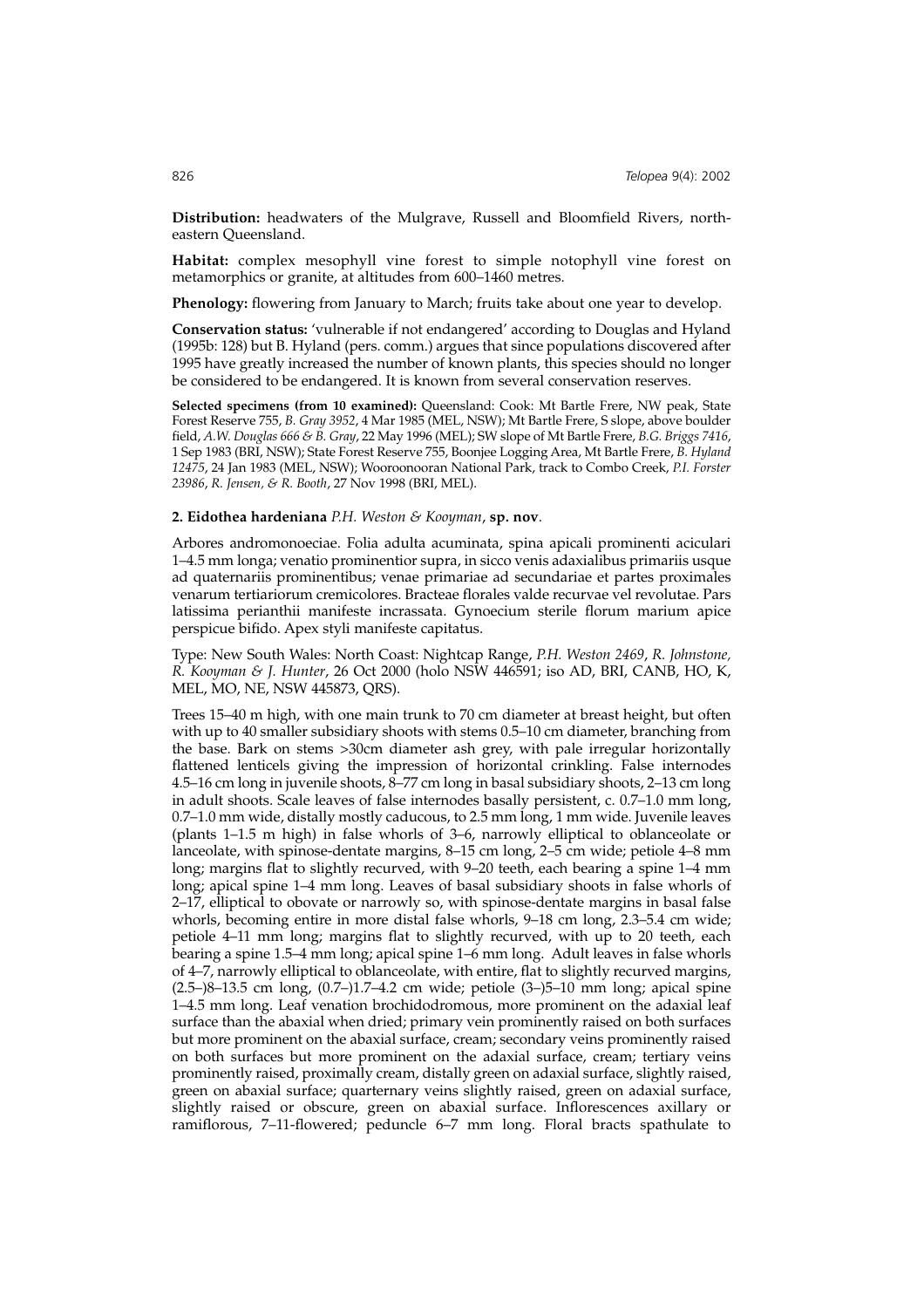

**Fig. 1.** *Eidothea hardeniana* P.H. Weston & R.M. Kooyman. **a,** terminal part of basal subsidiary shoot; **b,** juvenile leaf. a from *Weston 2464 et al.*, b from *Weston 2471 et al*. Scale bar: a = 6 cm; b = 1.5 cm.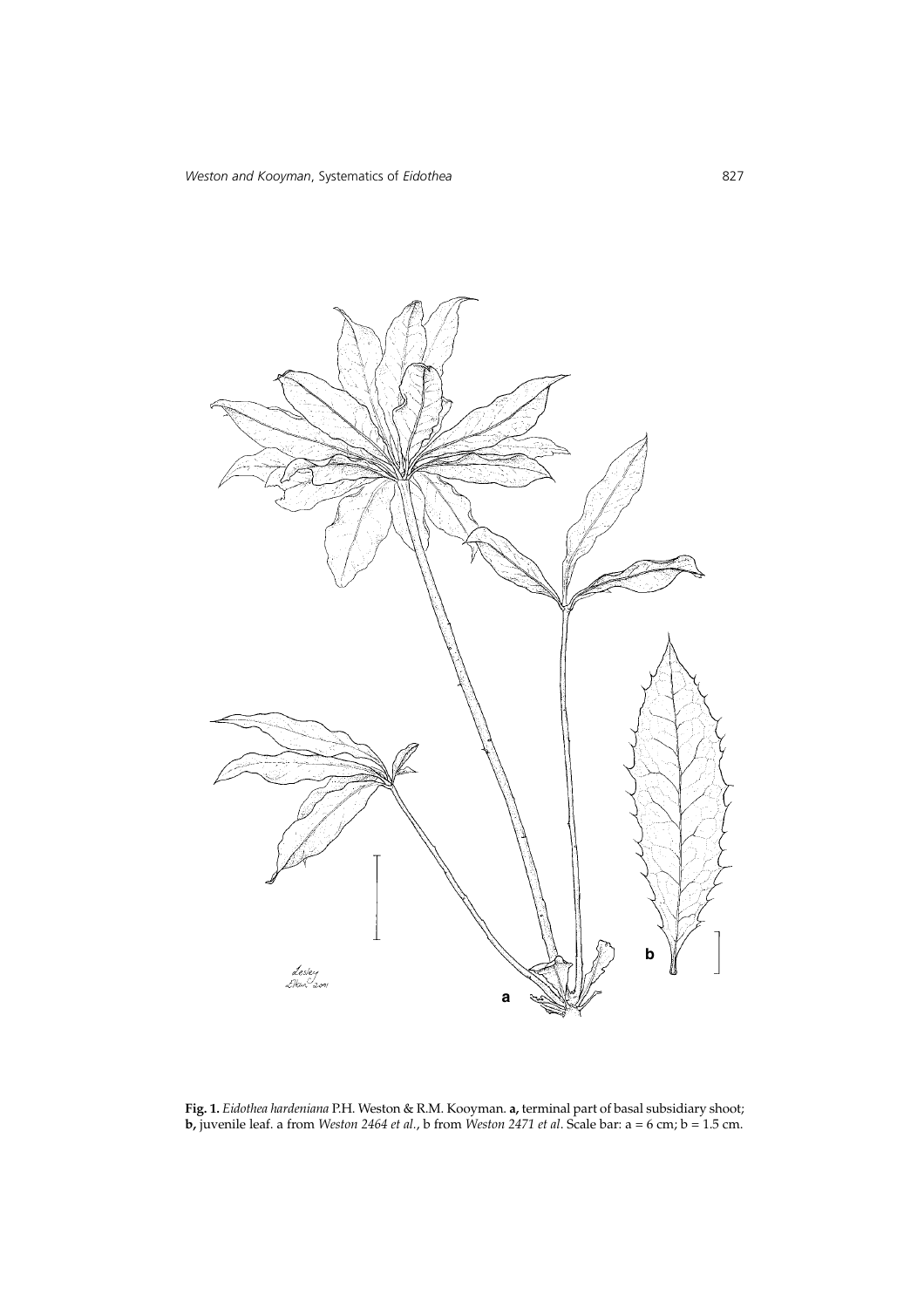

**Fig. 2.** *Eidothea hardeniana* P.H. Weston & R.M. Kooyman. **a,** flowering shoot; **b,** adult leaf. From *Weston 2469 et al.* Scale bar: a, b = 2 cm.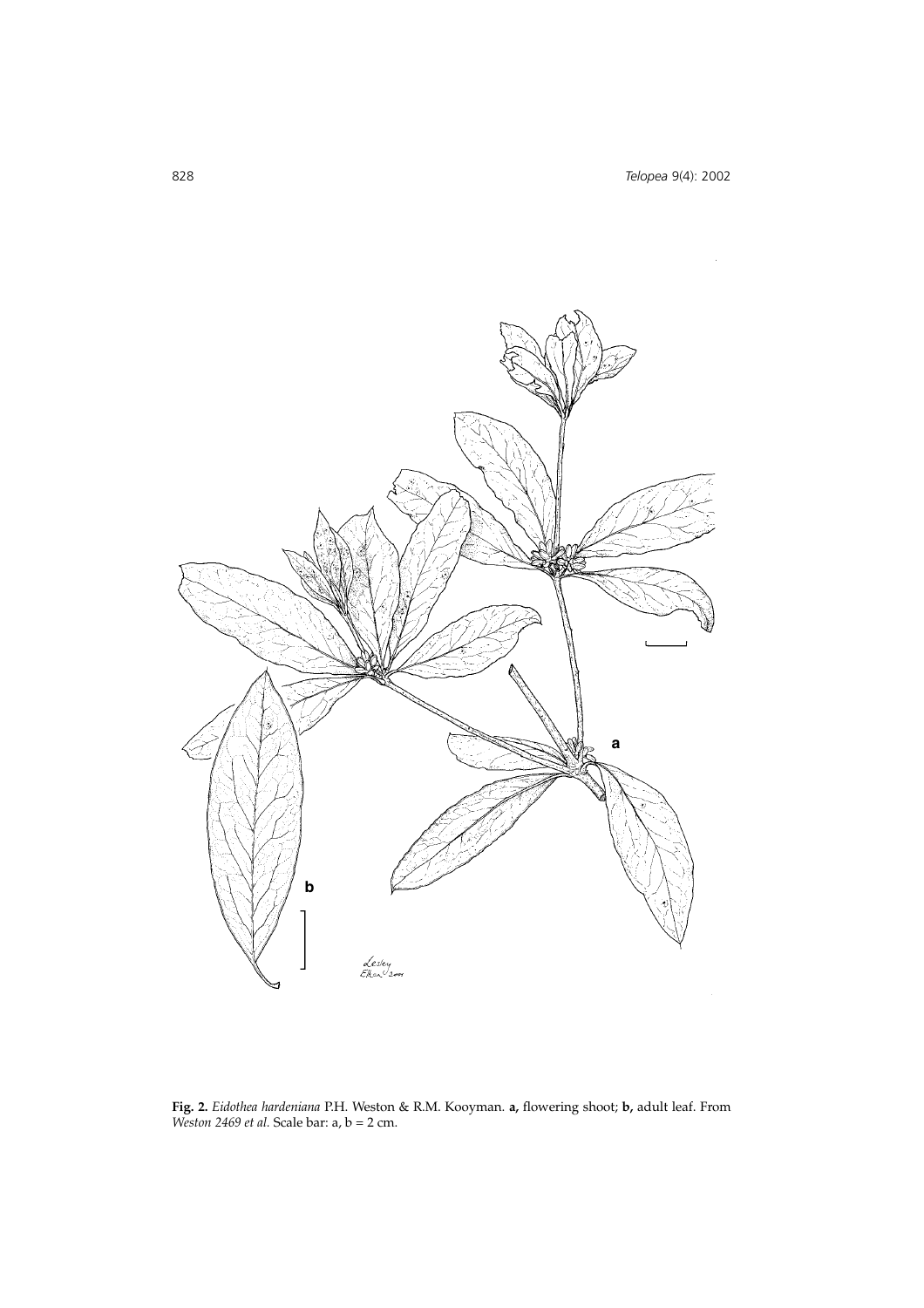oblanceolate with truncate base and obtuse to rounded tip, strongly recurved to revolute, 5.1–5.5 mm long 2.4–3.0 mm wide. Male flowers with perianth 8.0–9.6 mm long; basal tubular part of perianth 2.2–3.3 mm long, 0.9–1.0 mm wide at base, dilating to a thickened ring 1.3–2.0 mm from base, 2.6–3.0 mm wide at widest point, narrowing to 1.6–2.2 mm wide at tip; free tepal tips oblong-lanceolate, abruptly tapering to an acute tip, 5.0–6.3 mm long, 1.6–1.9 mm wide; staminal filaments tapered from base to tip, glabrous or with scattered antrorse marginal hairs in the basal half, 3.7–6.5 mm long, 0.35–0.5 mm wide at base, 0.25–0.3 mm wide at the tip; anthers 4.0–5.0 mm long,1.1–1.4 mm wide; sterile gynoecium linear, terete, with a prominently bifid tip, 4.7 mm long, 0.2 mm wide, with scattered antrorse hairs at base. Hermaphrodite flowers with perianth 10.0–12.0 mm long; basal tubular part of perianth 3.4 mm long, 1.2–1.7 mm wide at base, dilating to a thickened ring 2.6 mm from base, 3.8–3.9 mm wide at widest point, narrowing to 2.3–2.7 mm wide at tip; free tepal tips oblonglanceolate, abruptly tapering to an acute tip, 6.6–7.2 mm long, 1.7–1.8 mm wide; staminal filaments tapered from base to tip, glabrous or with scattered antrorse marginal hairs in the basal half, 4.2–8.0 mm long, 0.5 mm wide at base, 0.3 mm wide at the tip; anthers 4.9–5.0 mm long, 1.2 mm wide; gynoecium 9.5–10.6 mm long; ovary 2.3–2.7 mm long, 1.4–2.2 mm wide, densely covered in ascending hairs; style terete, 7.2–7.9 mm long, 0.8 mm wide, with a prominently capitate, bilobed stigma. Fruits broad-ovoid to broad-ellipsoidal, 3.5–4.0 cm long, 3.0–3.7 cm diameter, green maturing to dull golden yellow; epidermis c. 0.08 mm thick; mesocarp 2–4 mm thick, composed of soft, pithy, cream-coloured tissue, separating readily from the endocarp; pyrene broadovoid to broad-ellipsoidal, with a rounded base and sharply pointed tip, 2.7–3.4 cm long, 2.3–3.1 cm wide; endocarp bony, brown, with a slightly rough surface, 2.5–4 mm thick; internal longitudinal ribs to 3 mm high, 2 mm wide. (Figs 1–4).

**Distribution:** restricted to a single catchment on the southern side of the Nightcap Range in north-eastern New South Wales.

**Habitat:** upland cool and riparian simple notophyll vine forest (to notophyll vine forest) on acid volcanics (rhyolite lithology). Dominant tree species include *Ceratopetalum apetalum*, *Endiandra introrsa*, *Canarium australasicum*, *Schizomeria ovata*, *Austrobuxus swainii*, *Cinnamomum oliverii*, sometimes with occasional emergents including *Lophostemon confertus*, *Callitris macleayana*, or *Tristaniopsis collina*.

**Phenology:** flowering from mid-October to mid-November; fruits take over one year to develop, reaching full size in about mid December, then changing colour from green to dull yellow over the following two to three months, falling from mid-February to early March.

**Conservation status:** listed as '*Eidothea* sp. 'Nightcap Range' (P.H. Weston 2469)' in New South Wales as an endangered species on Schedule 1 of the *Threatened Species Conservation Act*, 1995. This species is known to occur in Nightcap National Park and in the adjacent Whian Whian State Forest. Ninety-two trees with diameter at breast height greater than 10 cm, and 76 seedling plants, were discovered in surveys conducted by RMK to May 2001.

**Derivation of name:** named in honour of our friend and colleague Gwen J. Harden, whose career has been devoted to improving our knowledge of the flora of New South Wales, particularly of the State's rainforest plants.

**Specimens examined:** New South Wales: North Coast: Nightcap Range, *P.H. Weston 2464*, *2466–2469*, *2471*, *R. Johnstone, R.M. Kooyman & J. Hunter*, 26 Oct 2000 (NSW); Nightcap Range, *R.M. Kooyman s.n.*, 25 Aug 2000 (NSW) 444188; Nightcap Range, *R.M. Kooyman s.n*., Nov 2000 (NSW) Nightcap Range, *R.M. Kooyman s.n.,* Dec 2000 (NSW 478642); Nightcap Range, *P.H. Weston 2550*, *R.M. Kooyman & P. Bernhardt*, 5 Nov 2001 (NSW, NE); Whian Whian State Forest, *L.J. Webb & J.G. Tracey*, 1953 (BRI 37567); Locality unknown, *H.C. Hayes*, date unknown (BRI 226481).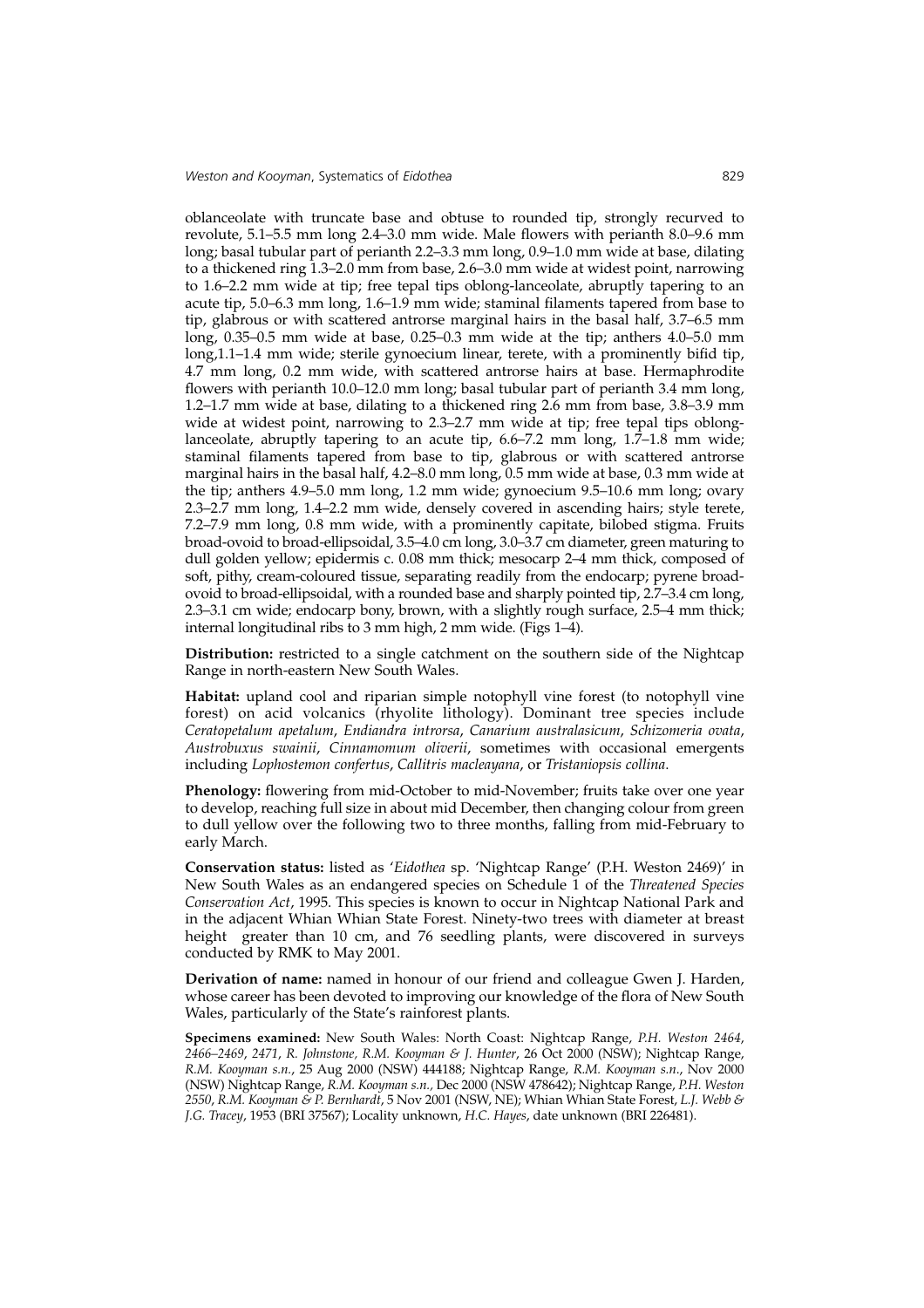

**Fig. 3.** *Eidothea hardeniana* P.H. Weston & R.M. Kooyman. **a,** inflorescence with flower buds starting to open, showing the central hermaphrodite flower surrounded by a false whorl of bracteate male flowers; **b,** inflorescence of open flowers; **c,** 5-merous hermaphrodite flower, viewed from above; **d,** 5-merous hermaphrodite flower, viewed from the side; **e,** 4-merous hermaphrodite flower, opened, showing perianth and stamens; **f,** gynoecium of hermaphrodite flower; **g,** male flower, viewed from the side; **h,** sterile gynoecium of male flower; **i,** male flower, opened, showing perianth and stamens. From *Weston 2469 et al.* Scale bar: a, b, g = 10 mm; c–f, h, i = 7.5 mm.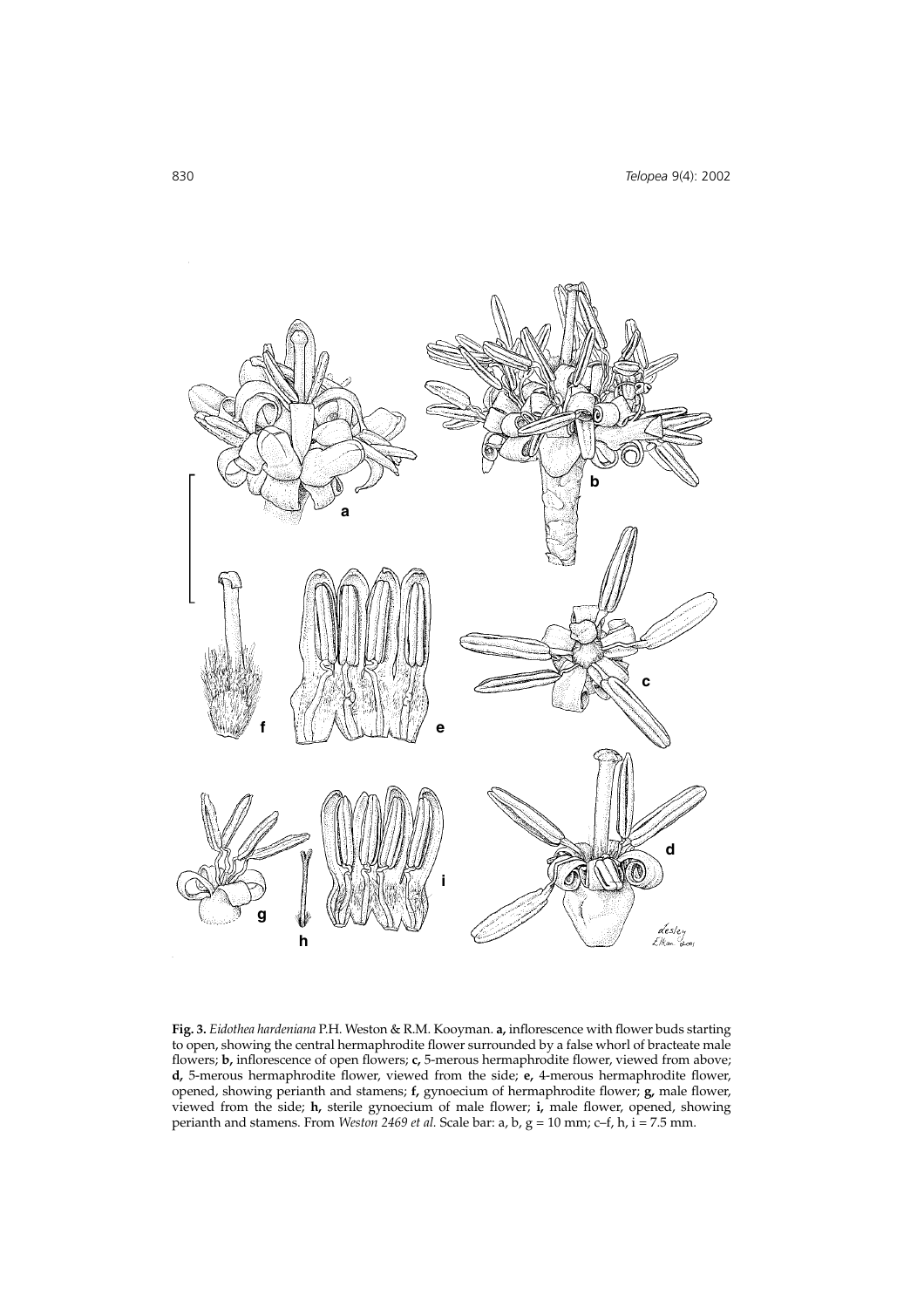

**Fig. 4.** *Eidothea hardeniana* P.H. Weston & R.M. Kooyman. **a,** Whole fruit viewed from the side; **b,** whole fruit viewed from below; **c,** fruit with exocarp half removed by a medial, longitudinal cut, showing endocarp, viewed from the side; **d,** whole fruit viewed from above. From *Kooyman s.n.* (NSW478642). Scale bar: a–d = 2 cm.

# **Acknowledgments**

We are grateful to Alec Floyd and Dr Len Webb for assistance in interpreting label information of early specimens. John Hunter, Richard Johnstone, Damien Hofmeyer and Dr Peter Bernhardt assisted with field work. Dr Bernie Hyland kindly collected specimens from cultivated seedlings of *E. zoexylocarya* specially for this study. Dr Andrew Douglas provided information from unpublished studies of *E. zoexylocarya* as well as helpful comments on an earlier draft of the manuscript. We are grateful to the directors of BRI and MEL for providing their collections of *Eidothea* on loan and to QRS for donating duplicate specimens to NSW. Lesley Elkan drew the figures. Dr Peter Wilson kindly corrected our Latin description.